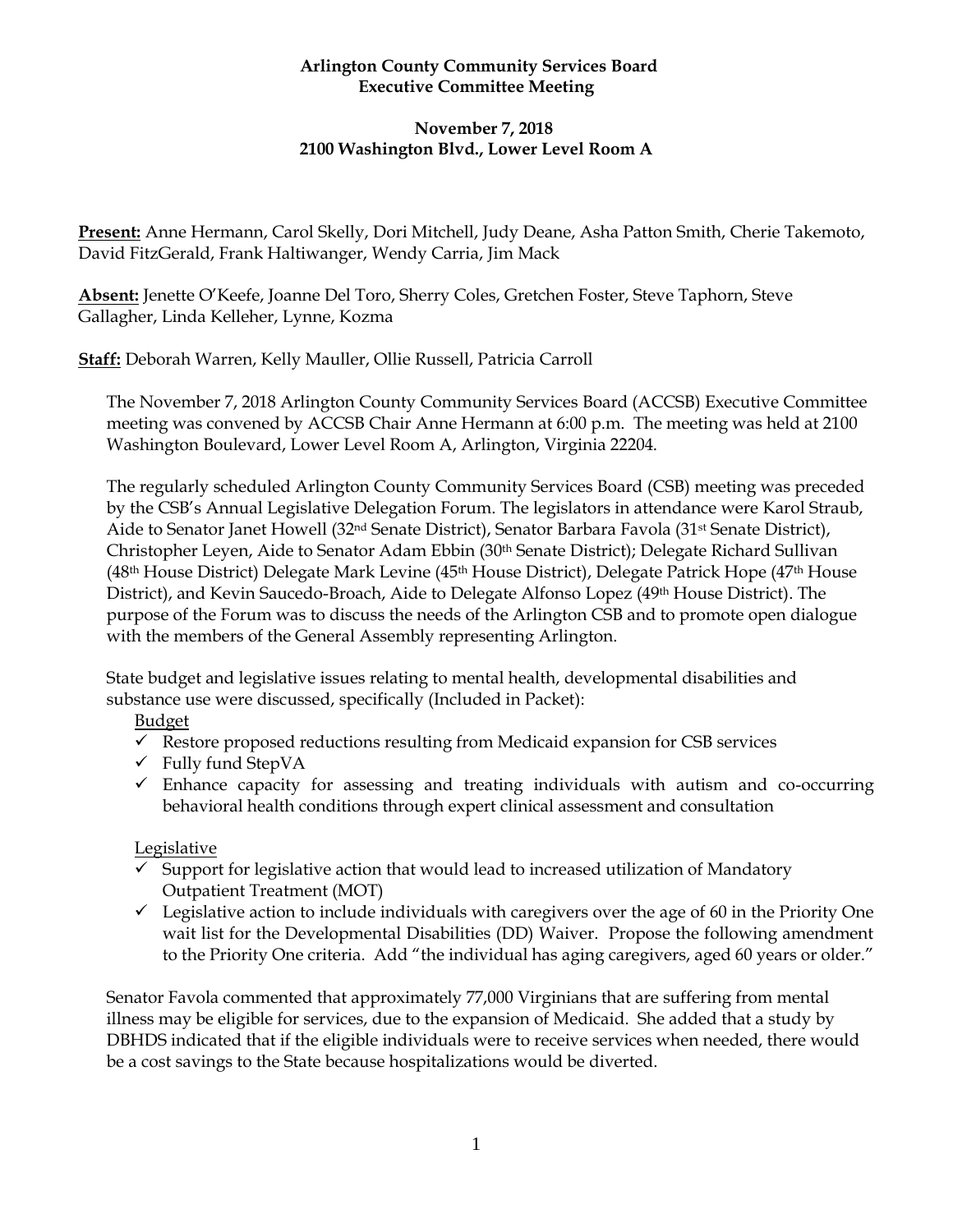Delegate Sullivan commented that legislators are concerned about the reductions to CSBs due to Medicaid expansion.

### Questions, responses and comments:

### Medicaid Expansion

Question: Delegate Sullivan asked how many individuals, currently receiving services, will be eligible for Medicaid.

Response: Ms. Warren responded that approximately 300 individuals, currently receiving services, may be eligible. She added that, under Medicaid expansion, approximately 500 additional Arlingtonians may become eligible for CSB services.

Question: Mr. Leyen asked what the FY20 reduction of \$1.6 million in State funding represents in terms of percentage of the entire operating budget.

Response: Ms. Warren responded that State funds represent 40% of the budget; or \$13 million.

Question: Ms. Carroll asked if the CSB is serving non-citizens.

Response: Ms. Warren responded that individuals are provided services regardless of legal status.

Comment: Delegate Hope commented that CSBs may have individuals referred for services, possibly by hospitals, that are Medicaid eligible but not currently receiving services.

# **StepVA**

Comment: Delegate Hope stated that the currently unfunded portions of StepVA are on schedule to be adopted for funding in FY20.

Assessing and treating individuals with autism and co-occurring behavioral health conditions

Question: Delegate Hope asked if the CSB knows which of the recommendations that the State Consortium will choose or if they will choose all of them, and will the Consortium bring the recommendations before the legislators for consideration.

Response: Ms. Deane responded that the CSB is recommending 1B of the Consortium's recommendations.

Question: Senator Favola asked if the CSB would be able to implement a pilot program if funding was available.

Response: Ms. Warren responded that a different type of staff expertise would be needed to implement a pilot program.

# Mandatory Outpatient Treatment (MOT)

Comment: Delegate Hope commented that legislators are working on comprehensive changes to the language in the MOT law.

### Priority One DD Waiver

Question: Chair Hermann asked the legislators how the CSB can follow up with them to receive information about a legislative change to the Priority One language.

Response: Senator Favola and Delegate Hope agreed to provide follow up information to the CSB.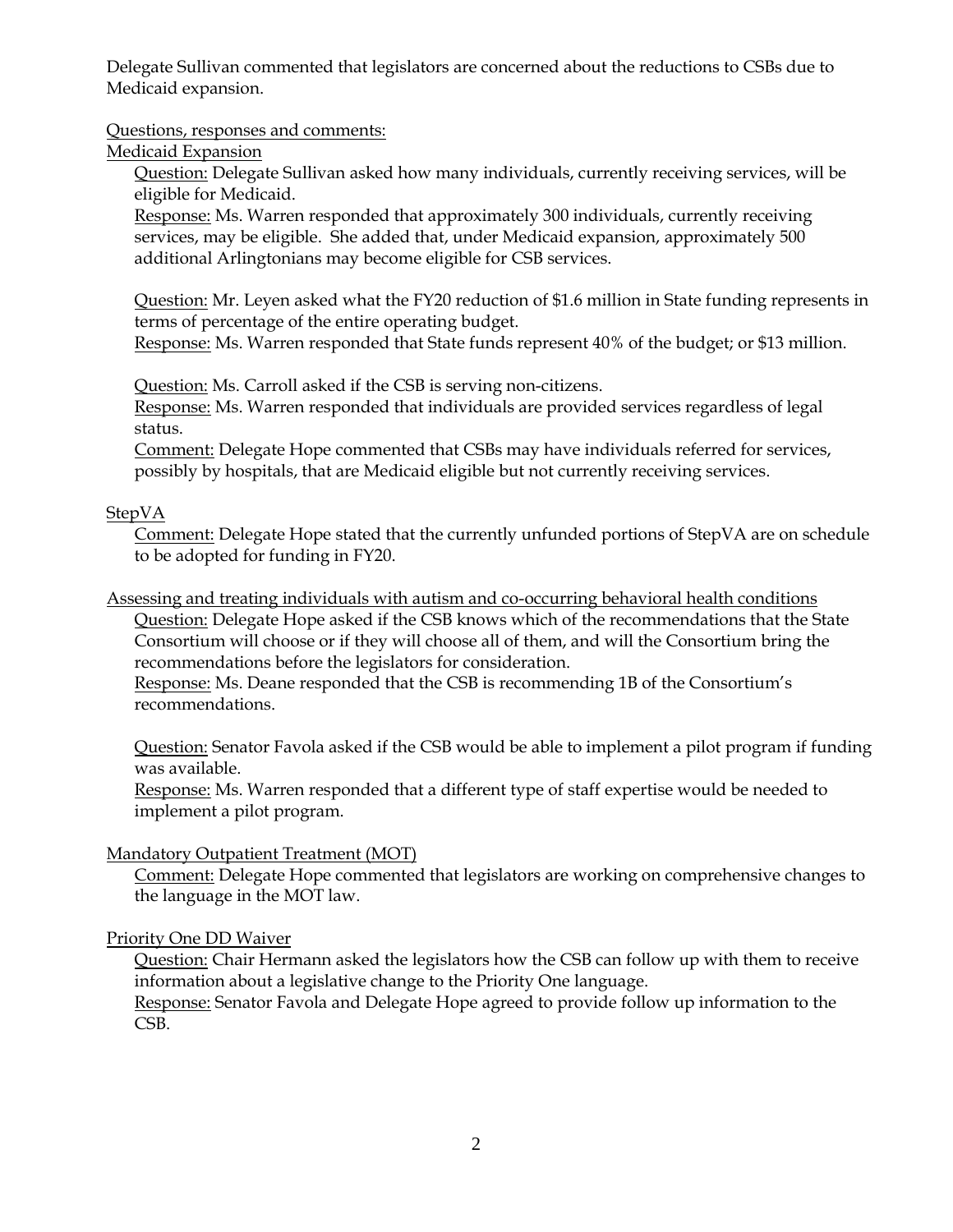#### **Approval of the October 8, 2018 Executive Committee Minutes**

Chair Hermann called for a motion to approve the October 8, 2018 ACCSB Executive Committee meeting minutes. Ms. Deane motioned to approve the minutes, Ms. Mitchell seconded the motion, and the minutes were approved with no corrections.

#### **Debriefing: Legislative Delegation Forum**

The members briefly discussed the Legislative Delegation Forum.

#### **Review: CSB By-Laws**

Chair Hermann directed the members to the draft revised CSB By-laws (Refer to Handout). The members discussed the revisions on the first few pages and deferred further discussion to the December 10<sup>th</sup> Executive Committee meeting.

#### **Executive Director's Report**

- ✓ Ms. Warren provided an update about the County Budget progress. She stated that DHS was requested to submit 8.5% in reductions of local tax support to the County Manager. Ms. Warren added that the County Manager's Office releases its proposed budget to the County Board in February. The County Board gathers feedback from the public in February and April and then adopts the final budget in April. She noted that there was not a tax increase in the last fiscal year budget but that the County Manager will recommend a tax increase for this upcoming fiscal year.
- $\checkmark$  Ms. Warren provided an update about the Virginia Hospital Center (VHC) expansion. She stated that VHC is preparing to vote on a draft Memorandum of Agreement to fund a \$100,000 per year pilot for 1 mobile clinician for five years. She noted that the clinician's base location will be at the Sequoia Plaza. The clinician's responsibilities will include meeting with youth presenting at the Emergency Department and providing an evaluation in an effort to divert them from being hospitalized.
- $\checkmark$  Ms. Warren reported that DBHDS Commissioner, Dr. Melton, met with the DHS Leadership team on October 19th and was provided a site tour of the DHS campus and the Mary Marshall Assisted Living Residence.

### **Miscellaneous Updates/Information**

 $\checkmark$  Ms. Skelly reported that she attended a Housing Arlington meeting today. She stated that the group's agenda included a budget guidance discussion for FY20. Ms. Skelly noted that the group did not discuss proposing an increase in taxes and suggested that the CSB align with the group and delay discussing any proposed tax increases to a future meeting.

Ms. Deane commented that, at a town hall, several individuals stated that they would support a tax increase.

Ms. Skelly stated that there will be two opportunities for the CSB to make a recommendation about increasing the tax rate; 1. When the County Board advertises the maximum proposed tax increase and 2. When the County Board actually sets the tax rate.

 $\checkmark$  Chair Hermann reminded the committee about the upcoming joint Child and Family Services/Mental Health/Developmental Disability Services meeting on November 8th from 7:00 p.m. to 9:00 pm. at 2100 Washington Boulevard in the lower level auditorium about gaps in services for individuals with autism.